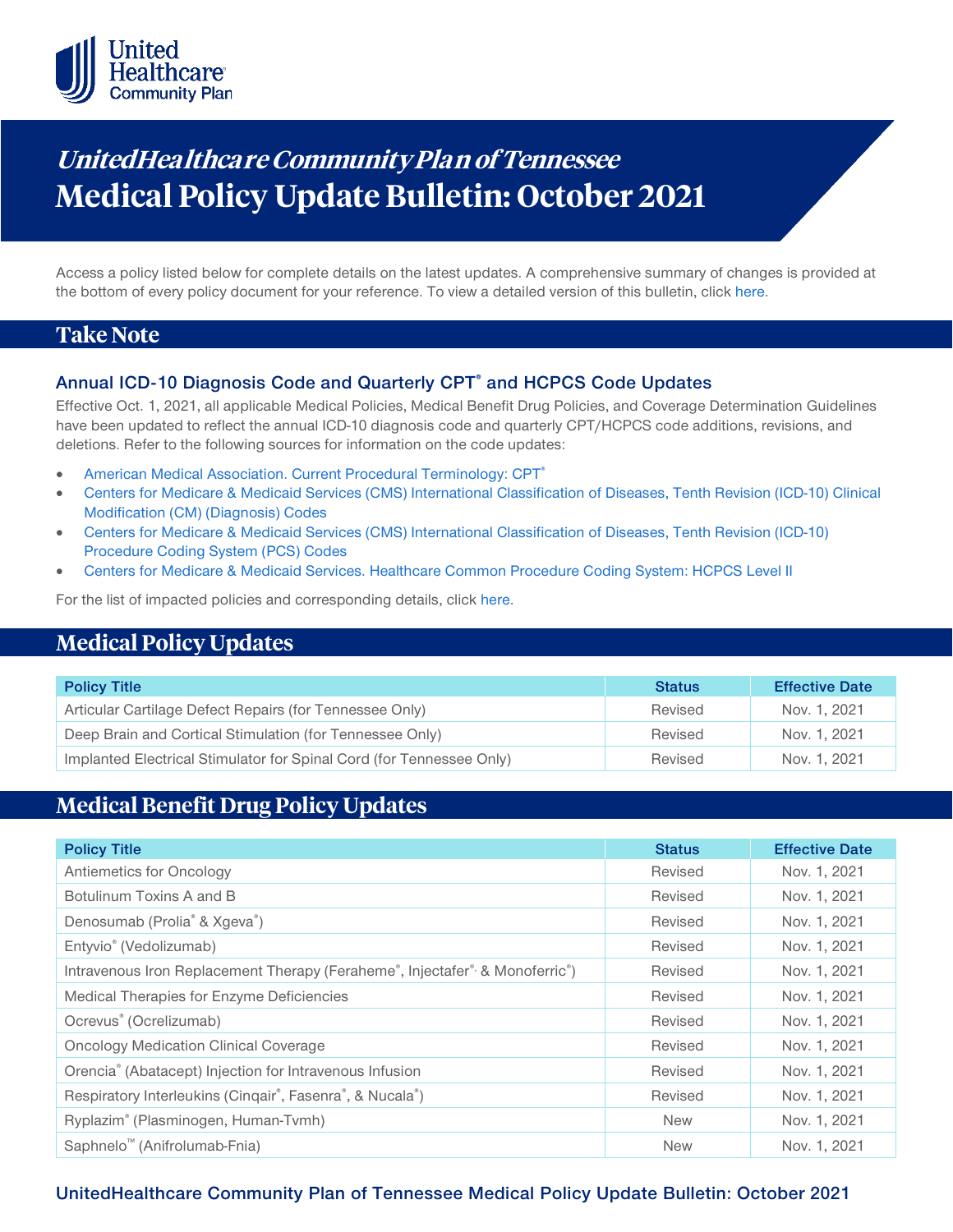| <b>Policy Title</b>                | <b>Status</b> | <b>Effective Date</b> |
|------------------------------------|---------------|-----------------------|
| Sodium Hyaluronate                 | Revised       | Nov. 1, 2021          |
| Synagis <sup>®</sup> (Palivizumab) | Revised       | Nov. 1, 2021          |
| Xolair <sup>®</sup> (Omalizumab)   | Revised       | Nov. 1, 2021          |